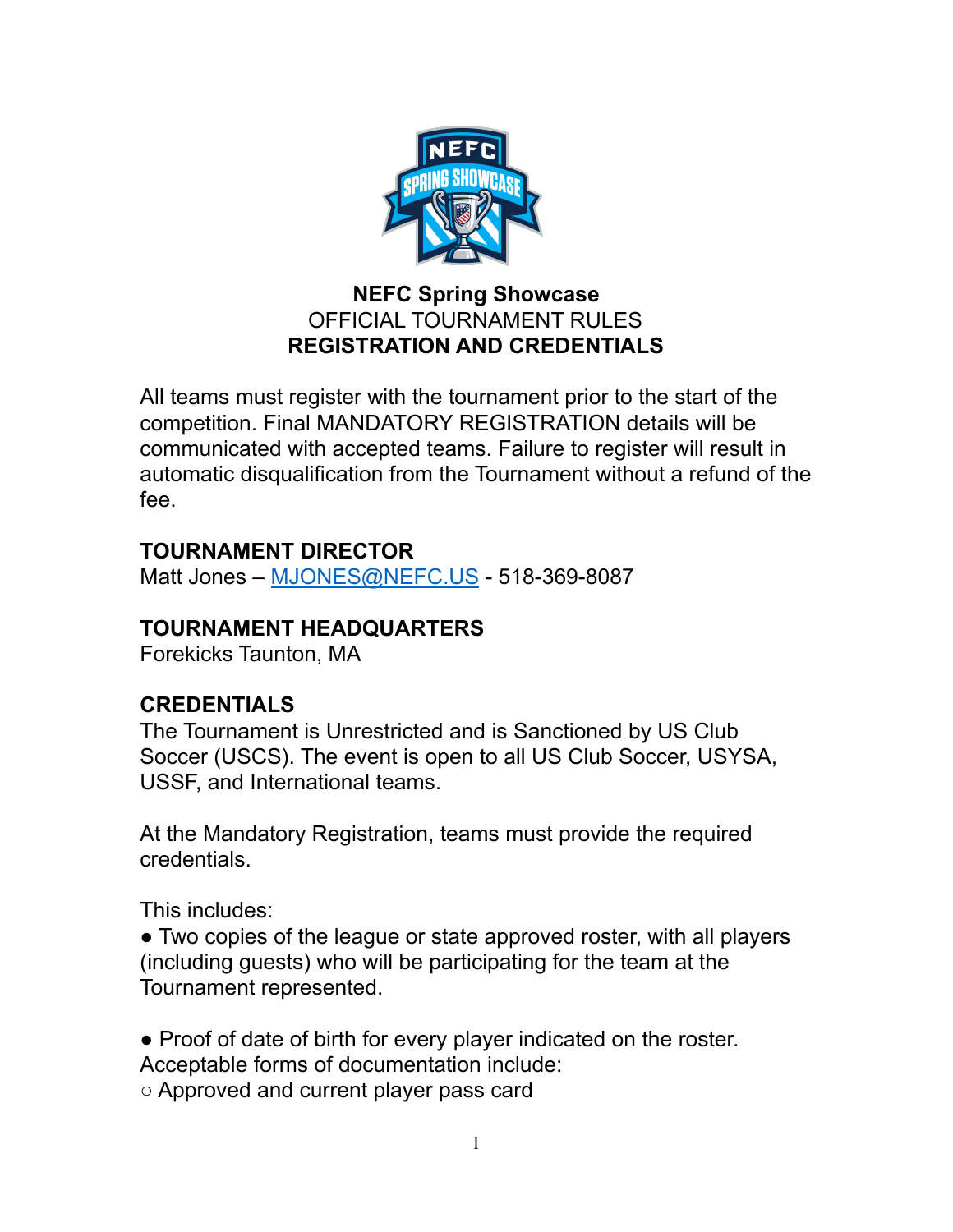• Completed and signed NEFC medical release forms for every player indicated on the roster. No club forms, or other medical release forms, will be accepted. These forms will be kept by the Tournament.

Guest player documentation (see Guest Players rule)

Permission to Travel forms provided by the state association. USYS teams traveling from Region I States do NOT need to provide permission to travel documentation, with the exception of USYS teams playing out of New Jersey. USCS teams do NOT need to provide permission to travel documentation. Teams affiliated with other USSF (AYSO, Super Y, etc.) organizations MUST provide insurance and permission to travel documentation.

## **For a team coming from a CONCACAF nation:**

- Players must present passports at registration or, if from a nation that the United States does not require a passport, proof of entry into the United States that is required by the United States.
- Teams are required to have and present player picture identification cards.
- The team must have a completed form from its Provincial or National Association approving the team's participation in the tournament.

A note on credentials: Team representatives must have the mandatory credentials at the mandatory registration, but also easily accessible at the fields of each tournament match.

# **CLUB PASS**

A player who has been properly registered for the Tournament may play for any team at the Tournament that is affiliated with the same club as the player, provided they have an eligible birth date to participate in that team's age group. Club pass players do not need to be otherwise noted in the team's tournament roster. Players may play for more than one team during the tournament.

## **GUEST PLAYERS**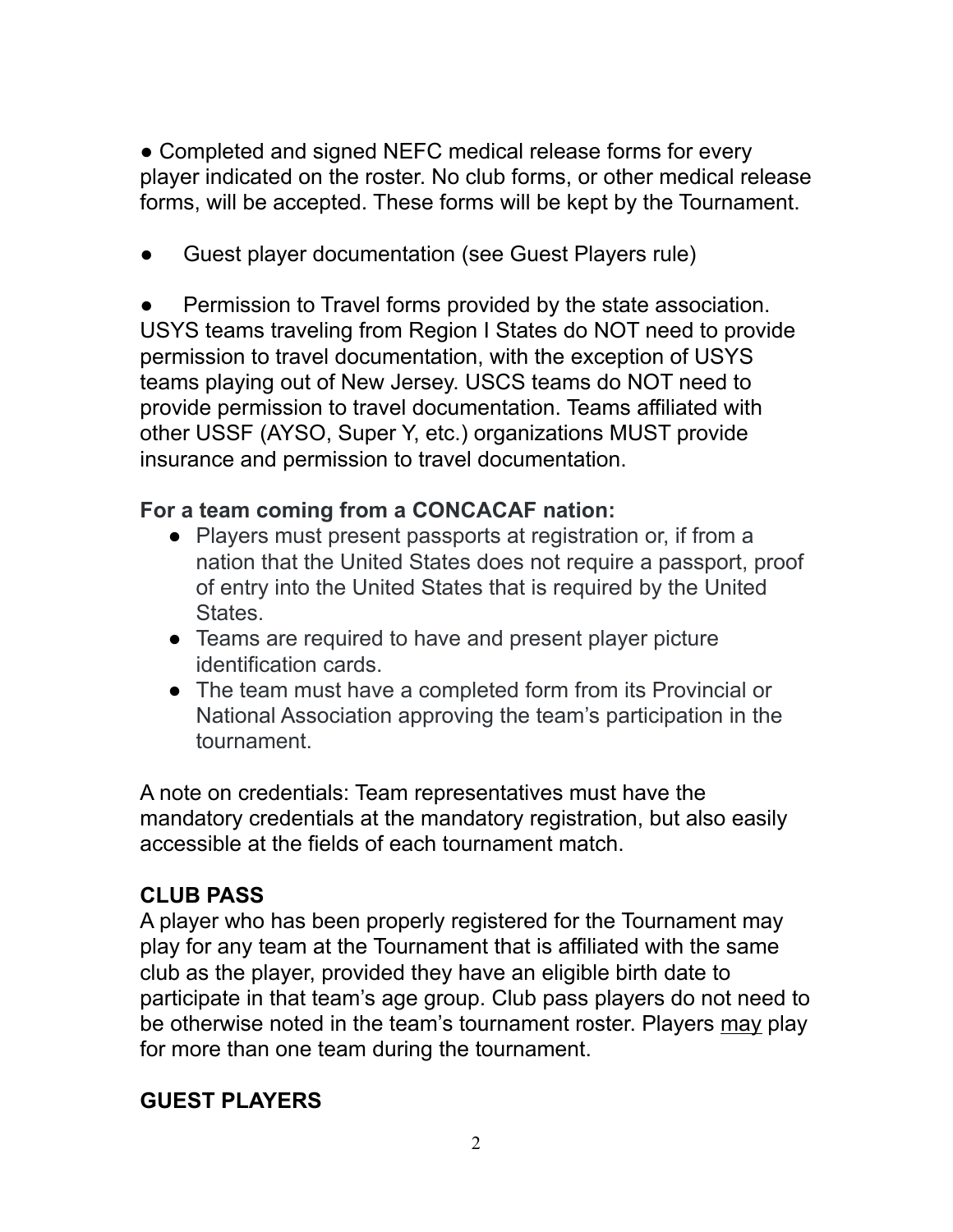Guest Players shall be defined as players who are not regular, official members of the club whose team will be utilizing them in the tournament. All guest players must be members of an affiliated USSF organization. Proof of membership should be included with the credentials provided during the Mandatory Registration. Up to and no more than five (5) guest players may be utilized by any team during the Tournament. Guest players may be hand written into the approved Tournament roster. Accepted documentation includes:

• USYS/USCS, or other USSF approved player pass cards

• A copy of a USYS/USCA, or other USSF approved roster of the team where the player is registered,

with the player indicated

● USYS/USCS or other USSF affiliate Guest Player/Loan Player forms/documentation

Per the Tournament Rules, teams must also have the other required credentials for every Guest Player

### **DUAL ROSTERING**

A player may be rostered to two different teams within the tournament.

### **ROSTERS**

Teams may register a maximum of twenty two (22) players for 11v11, Sixteen (16) for 9v9, and Fourteen (14) for 7v7. (At this event, all 22 players will be eligible to play in a given match); This number of players INCLUDES Guest Players.

### **RULES OF PLAY**

FIFA Laws of the Game will apply as modified by USYS and NEFC as described herein.

### **REFEREES**

Referees will be certified by USSF.

### **DURATION OF GAMES AND SIZE OF BALL**

-All 7v7 and 9v9 U9 - U12 tournament matches will be 50 minutes in length, consisting of two 25 minute halves.

-All 11v11 U13 - U14 tournament matches will be 60 minutes in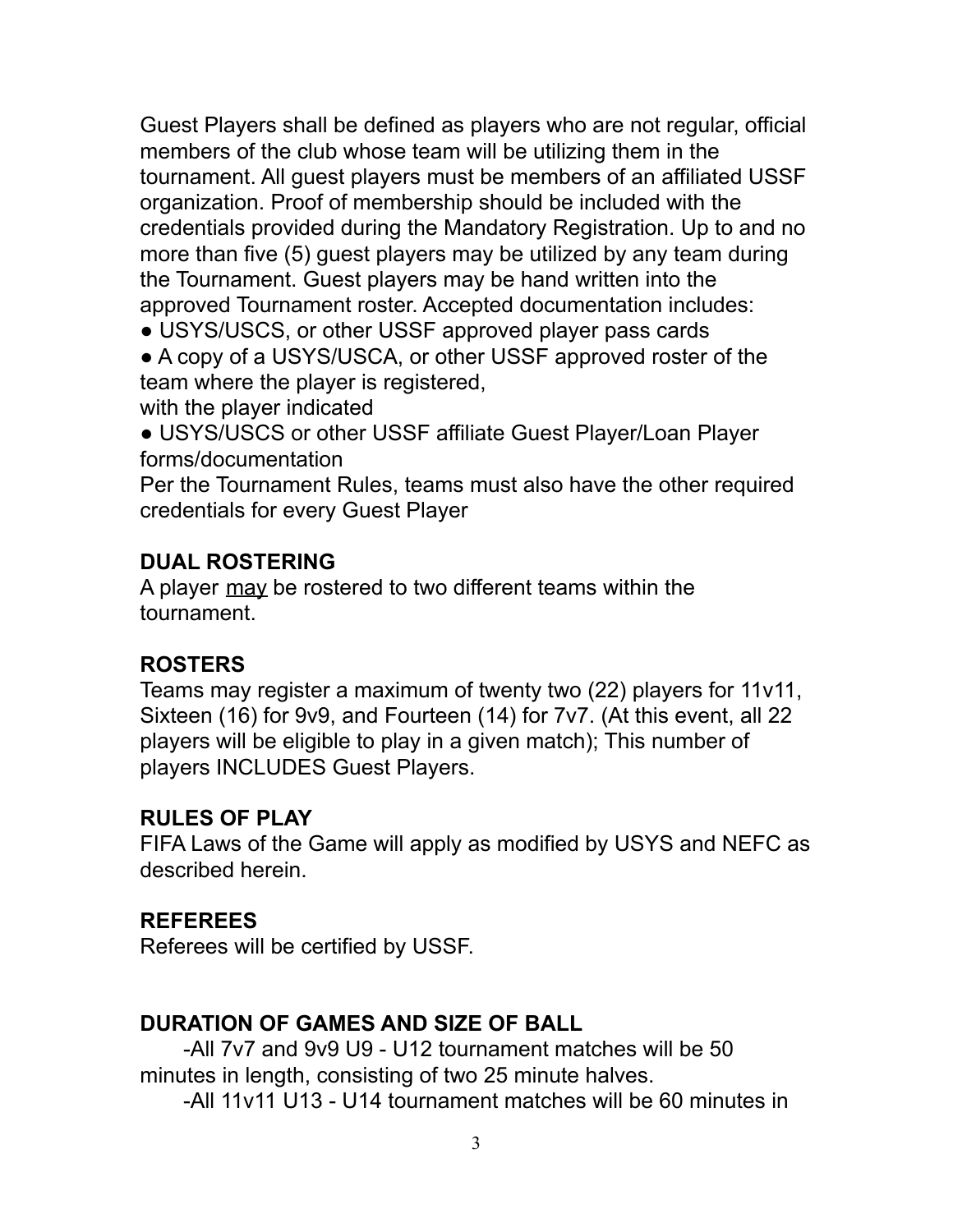length, consisting of two 30 minute halves.

-All 11v11 U15 tournament matches will be 70 minutes in length, consisting of two 35 minute halves.

-All 11v11 U16 - U19 tournament matches will be 80 minutes in length, consisting of two 40 minute halves.

-Half time will be five minutes long; however, this period may be shortened at the discretion of the Tournament Director, in the event that the tournament schedule has fallen behind.

-All games will be played with a running clock. In consideration of our tight scheduling, time will only be added in very extreme circumstances. The referee is the official timekeeper, and all disputes shall be settled at the discretion of the Tournament Director. 7v7 and 9v9 age groups will utilize a size 4 ball.

11v11 age groups will utilize a size 5 ball.

### **PLAYERS AGE AND ELIGIBILITY**

This tournament is for players U9-U19.

### **CHECKIN, FIELD AND GAME EQUIPMENT**

All teams must check in with the appropriate Field Marshal 30 minutes prior to their kickoff time. Any team failing to checkin may be required to forfeit that match at the final discretion of the Tournament Director.

Uniform colors, the designated home team will wear a Light color uniform. Home team is listed first on the schedule. The away team will wear Dark color uniform and will begin each match with the ball, the home team will choose sides. For all age groups, players and coaches will take one side of the pitch, and supporters will take the other side of the pitch. No one will be allowed behind either end line. Covered Casts are permitted with the permission of the referee. All players are required to wear shin guards. Casts and knee braces will be reviewed on a case by case basis and permitted at the discretion of the referee with final decision of the Tournament Director.

Each team should also be prepared to supply FIFA approved game balls in the event the tournament game balls are not available.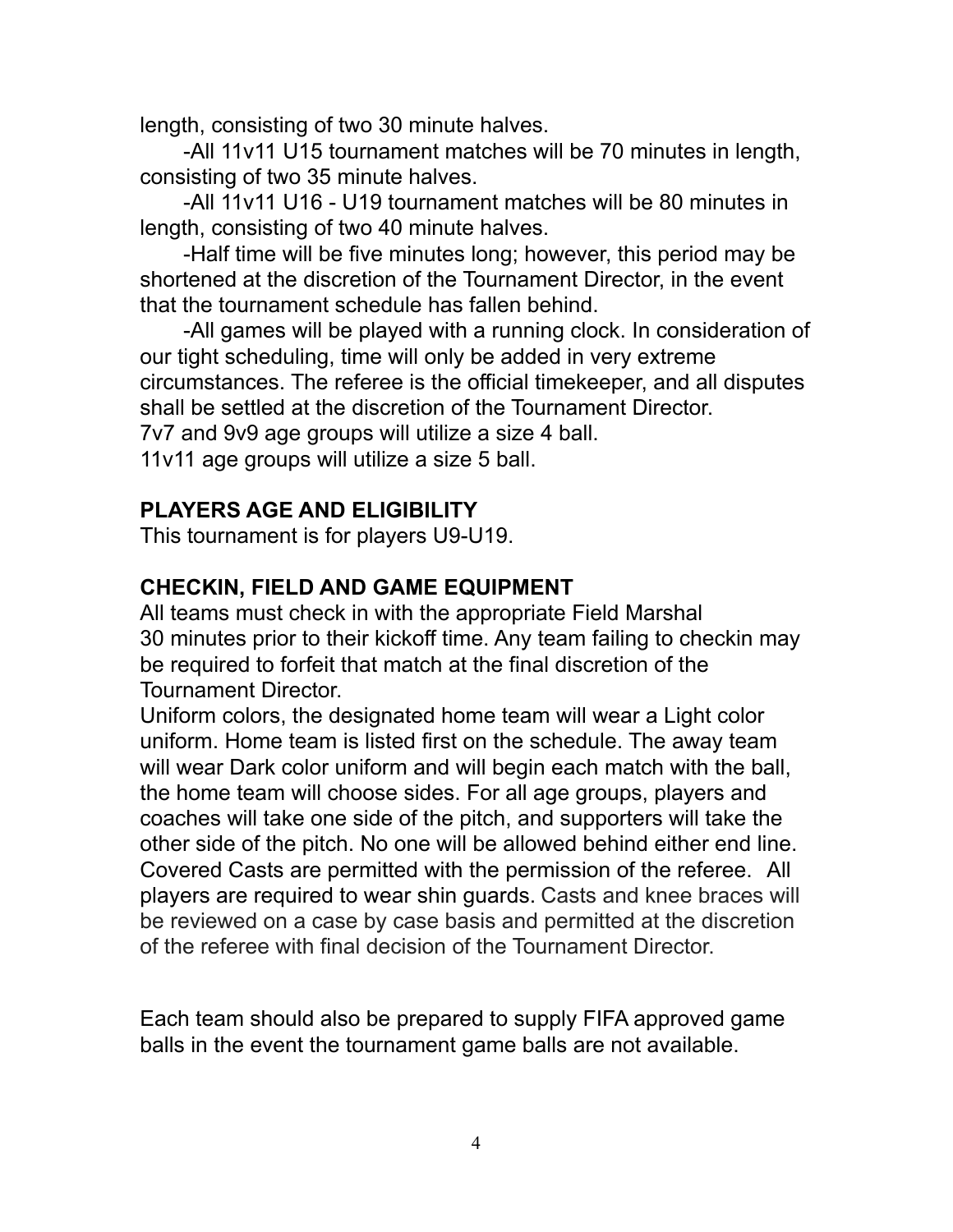### **SUBSTITUTIONS**

For all ages, a player may be substituted at a stoppage of play with the permission of the referee.

## **COACHING**

All Coaches have total responsibility for the conduct of their players, substitutes, friends and spectators at all times. Coaching from the sidelines (giving direction to one's own team on points of strategy and position) is permitted, provided:

 $\bullet$  No mechanical devices are used;  $\bullet$  The tone of the voice is instructive and not derogatory; ● Each coach or substitute remains no less than 10 yards on their side of the halfway line; ● No coach, substitute, or spectator makes derogatory remarks or gestures to the referees, other coaches, players, substitutes, or spectators; ● No coach, substitute, or spectator uses profanity or incites, in any manner, disruptive behavior.

# **CAUTIONS AND EJECTIONS**

A player receiving two cautions (yellow cards) in a single game is considered to have been given an ejection (red card). A player who has been ejected (sent off), will not be replaced. A player who has been ejected will not return for that game and will not be allowed to participate in the next scheduled game.

A player who is ejected for violent conduct or serious foul play may be expelled from the tournament, at the discretion of the Tournament Director. Any player or coach who assaults a referee will be expelled from the Tournament. A coach who has been ejected (sent off) will not be allowed to participate in the next scheduled game, and may be expelled from the tournament at the discretion of the Tournament Director. During game suspension(s) for coaches, there can be NO contact between the team and the coach during the game and the coach must be out of site and sound of the field. Additionally, the coach must not be involved in unacceptable conduct (defined as coaching his/her players by any means or method, or harassment of opponents/players/referees/staff). Failure to adhere to this rule will result in an immediate ejection from the tournament for the coach. The tournament director will notify the appropriate federation regarding disciplinary actions taken.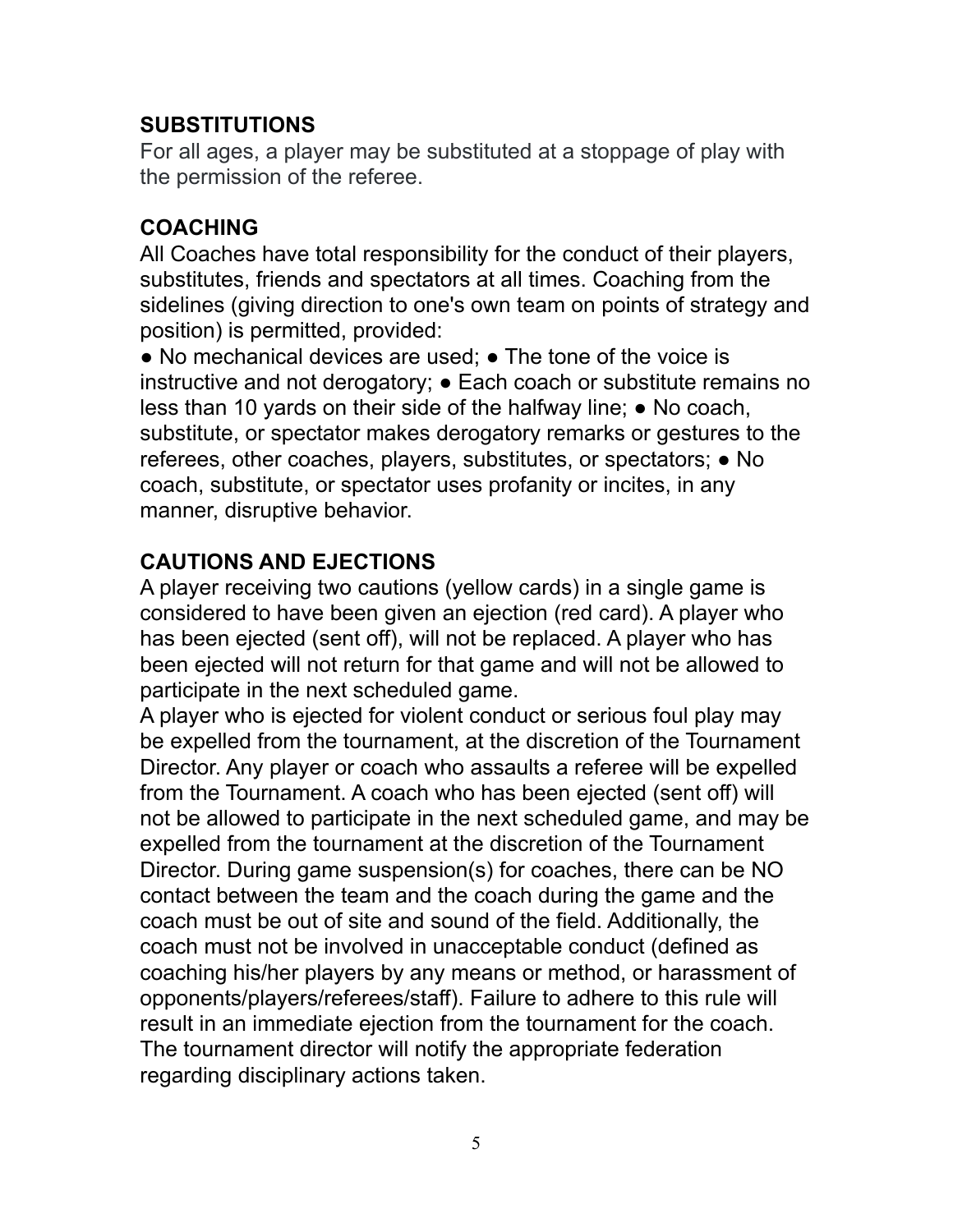# **SUSPENDED AND TERMINATED GAMES**

If in the opinion of the referee a game must be suspended (for reason), the game may be resumed, but is subject to being ended not less than five (5) minutes prior to the scheduled start of the next game. If in the opinion of the referee, a game must be terminated for misconduct of players, bench coaches, or spectators; the offending team could be suspended from further play and will forfeit that game and all remaining games. All previous points earned remain as played. If game needs to be suspended or terminated due to weather please refer to inclement weather section of rules.

# **OFFSIDE**

The offside law will be applied by referees in all games including 7v7, 9v9, and 11v11.

# **HEADING RULES**

U11 Players are not allowed to head the ball intentionally. The restart is an indirect free kick for the opposing team.

U11 Players playing in U12 or older age groups will abide by the age group heading rules. (i.e. younger player playing up may head the ball intentionally.)

## **TOURNAMENT COMPETITION AND ORGANIZATION DETERMINING WINNERS**

Teams will be awarded points on the following basis:

Three (3) points for each Win

One (1) points for each Tie

Zero (0) points for each Loss

At the end of a preliminary round, the group placements shall be determined by the number of points earned in preliminary matches. In the event of a tie within a group, the following criteria shall be used to determine final group placements, in order:

- 1. Head to head competition
- 2. Most Wins
- 3. Goal Differential (maximum (5) per game)
- 4. Goals For (maximum (5) per game)
- 5. Goals Against(maximum (5) per game)
- 6. FIFA penalty Kicks (to be organized at the discretion of the Tournament Director)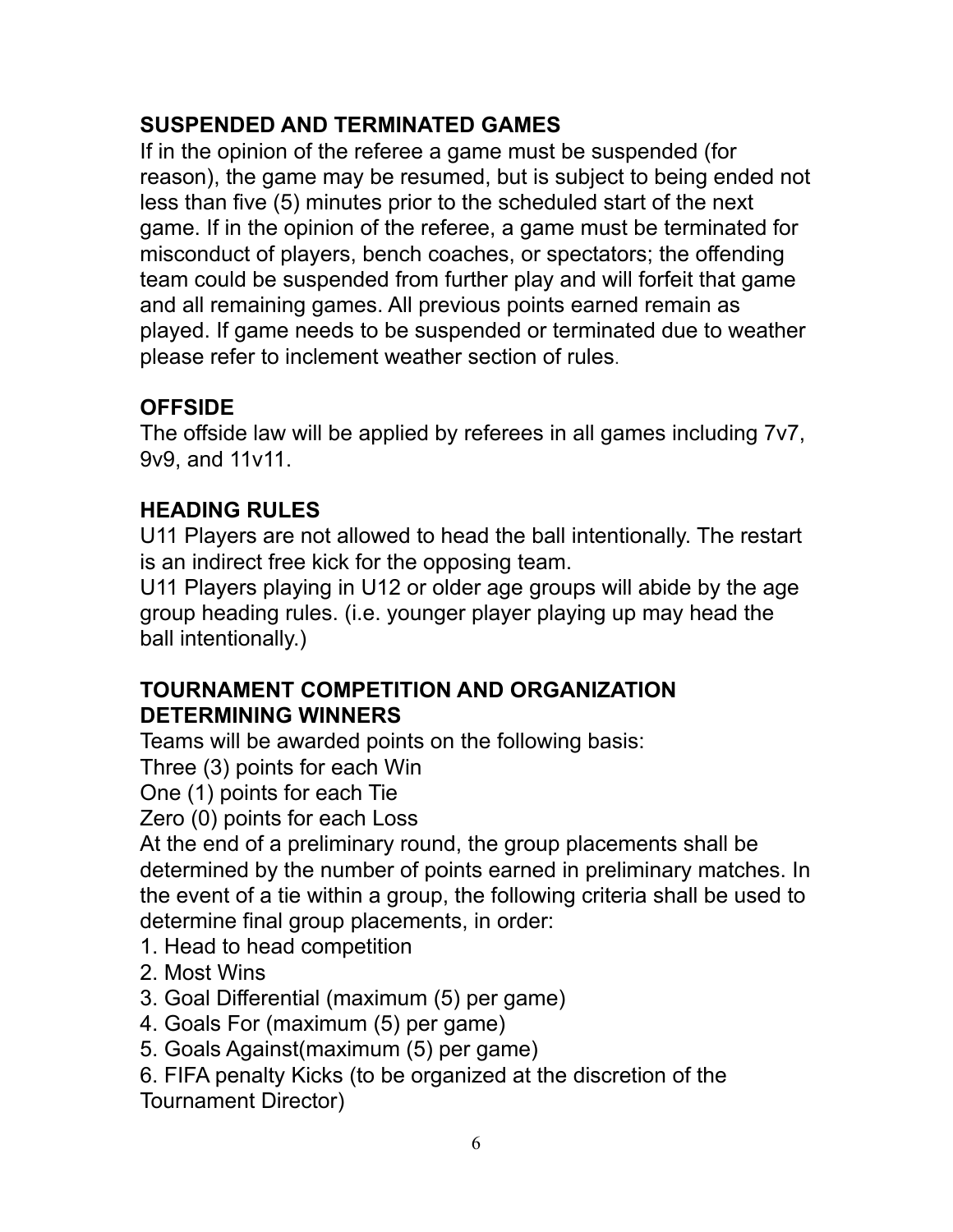Placement of group winners and determination of wild card winners for playoff rounds or for consolation match ups should be determined by the same criteria. Where teams are in different groups, #1 above will obviously not apply. In the event of a tie between three (3) or more teams, #1 above will not be considered. The tiebreaker criteria will be used in numerical order until the tie has been resolved. The Tournament Director, acting within the parameters of these rules, will determine the teams to advance to the final rounds. Field Marshals, in cooperation with the referees, will be responsible for score reporting.

### **FORFEITS**

All forfeits per the following rules can be overturned by the tournament director.

A team shall be allowed a five (5) minute grace period after the scheduled kickoff time before the match is awarded to their opponent. In 11v11 matches, a minimum of seven (7) players constitutes a team and if seven (7) players are present, the game will not be delayed. In no case shall a team, which forfeits a game, be declared a group winner or wild card team. If an apparent group winner forfeits a game, the group team with the next best record shall be named the group winner.

If a team is the cause for termination of a game, that team will be considered to have forfeited that game.

A forfeit in the preliminary rounds shall be awarded as (3) points For tiebreaking purposes, the score will be recorded as 30. Forfeits of a game in the playoff rounds shall be recorded as 30 game.

## **PLAYOFF ROUNDS (U11-U14)**

Winners of each group advance into the playoff rounds. Should a playoff game remain a draw after the end of regular play, FIFA penalty kicks will be taken to determine the winner. The best of five penalty kicks taken alternately by each team will determine the winner. Only those players on the field at the end of the game may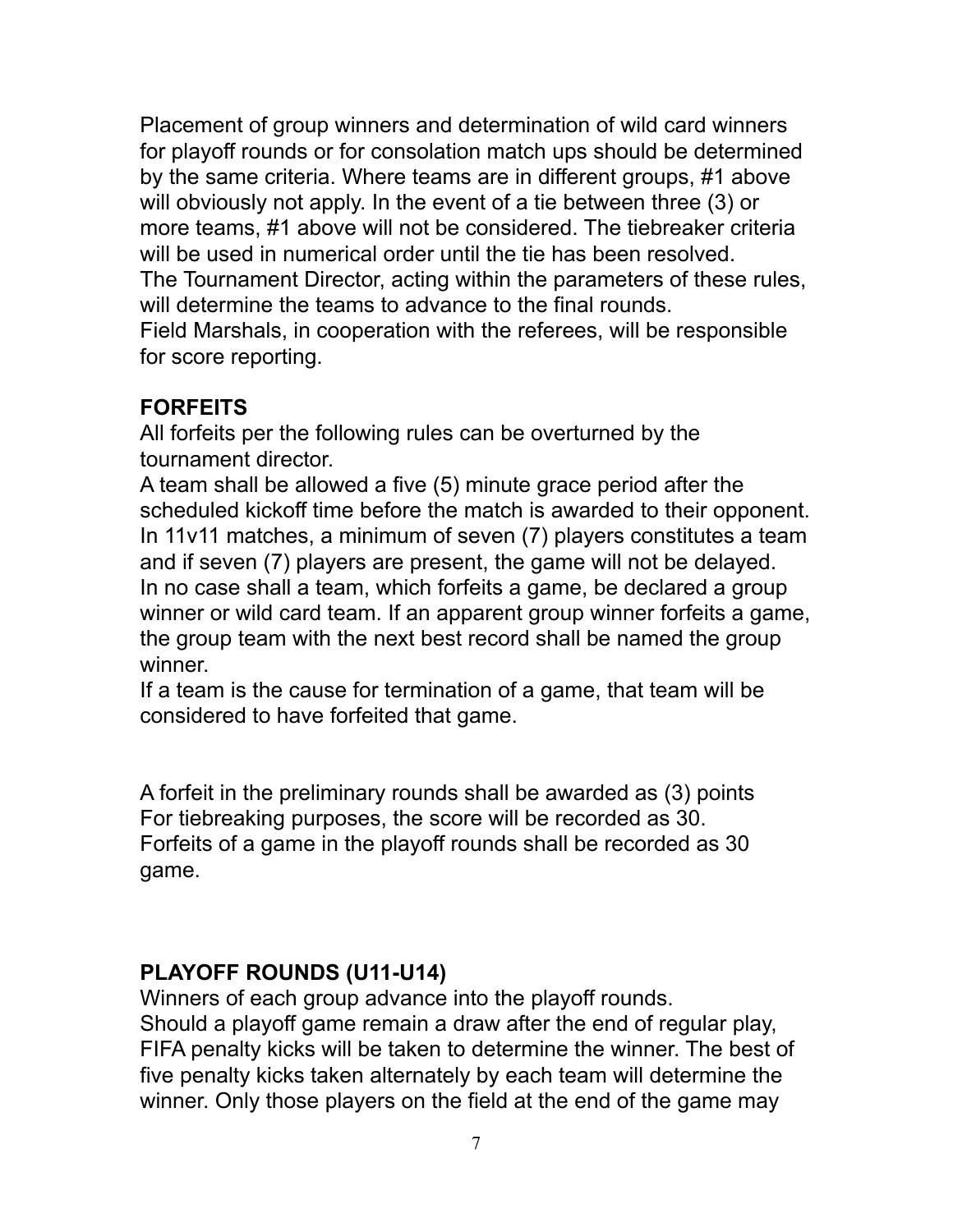compete. If the penalty kick score is tied at the end of the five kicks, the teams will continue to take penalty kicks alternately until there is a winner. All players on the field must kick before any player may kick a second time.

#### **INCLEMENT WEATHER**

In case of inclement weather or other force majeure, the Tournament Director will have the authority to change games as follows: 1. Relocate or reschedule any game(s). 2. Change the duration of any game(s). 3. Cancel any preliminary game(s). 4. Scoring of preliminary games terminated by Game or Tournament officials will be ultimately decided upon by the tournament director depending the time of termination. 5. Determine format for advancement.

### **GUEST TEAMS**

The Tournament may accept a team as a "Guest Team" in order to fill a late vacancy in a Division. Guest Teams cannot advance out of Bracket. Guest Team game results are predetermined to be a 30 against the Guest Team.

### **PROTESTS**

A team wishing to protest must do so to the Tournament Director within 30 minutes of the game in question. The formal protest must be made from the head coach of the team protesting, and must be made by email to MJONES@NEFC.us. All decisions of the Tournament Director are final.

### **TOURNAMENT SITE RULES**

Following are rules that must also be adhered to. Many of the fields at this event is synthetic, and carries with it certain given restrictions. Teams not adhering to these rules, or those of Mass Youth Soccer that have been communicated to teams, may be expelled from the tournament at the discretion of the Tournament Director.

Alcoholic beverages are not permitted at game sites. Smoking is prohibited at all sites and is enforced. Dogs or similar pets are not allowed. The placing or erection of any structure or object which will cause the penetration of the synthetic surface is prohibited.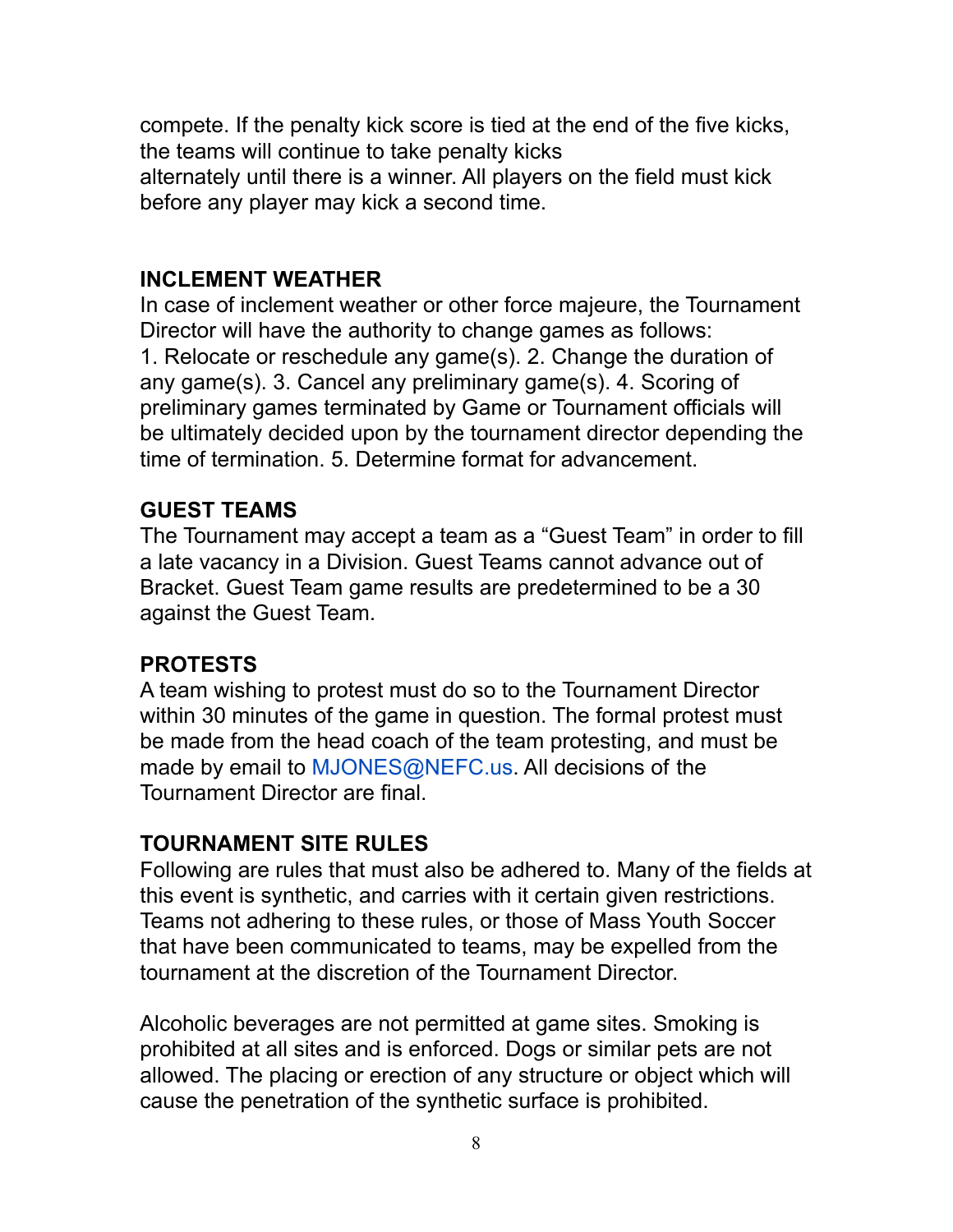The use of chewing gum is prohibited. The consumption of sunflower seeds or shelled nuts is prohibited. The use or possession of glass containers of any kind is prohibited. The use of roller blades, skateboards or bicycles is prohibited. The use of BBQ grills or any other open flame is prohibited. Metal cleats or spikes are prohibited. The marking of lines onto the synthetic surface with paint, tape or any other substance are prohibited.

### **GENERAL**

Under no circumstances whatsoever will the Tournament, NEFC (or any members of this organization), US Soccer (or any of its affiliates), or any of our Tournament Facilities be responsible for any expenses (including the Tournament entry fee and hotel fees) incurred by any team participating in the Tournament. This includes any circumstance where the Tournament must cancel any Tournament match, any part of a Tournament match, or the Tournament in its entirety. Tournament entry fee is non refundable.

Any decisions regarding refunds will be made by the Tournament Director.

Any team accepted into the Tournament that withdraws will forfeit the entry fee in its entirety. The Tournament Director's interpretation of the rules shall be final. The Tournament Director reserves the right to decide on all matters pertaining to this Tournament.

## **SMALL SIDED**

Goal kicks - attacking team must retreat to the build out line (which is half way between the penalty area and midfield). If the goal differential exceeds + 4 goals attacking team must retreat to midfield on Goals kicks. This is to encourage attacking play but also to keep games competitive.

### **HOTEL**

Teams participating in the Tournament must (as a condition of acceptance) make all hotel accommodations using our tournament housing service. Teams not using our tournament housing service will be disqualified, and will not receive a refund.

### **REFUNDS**